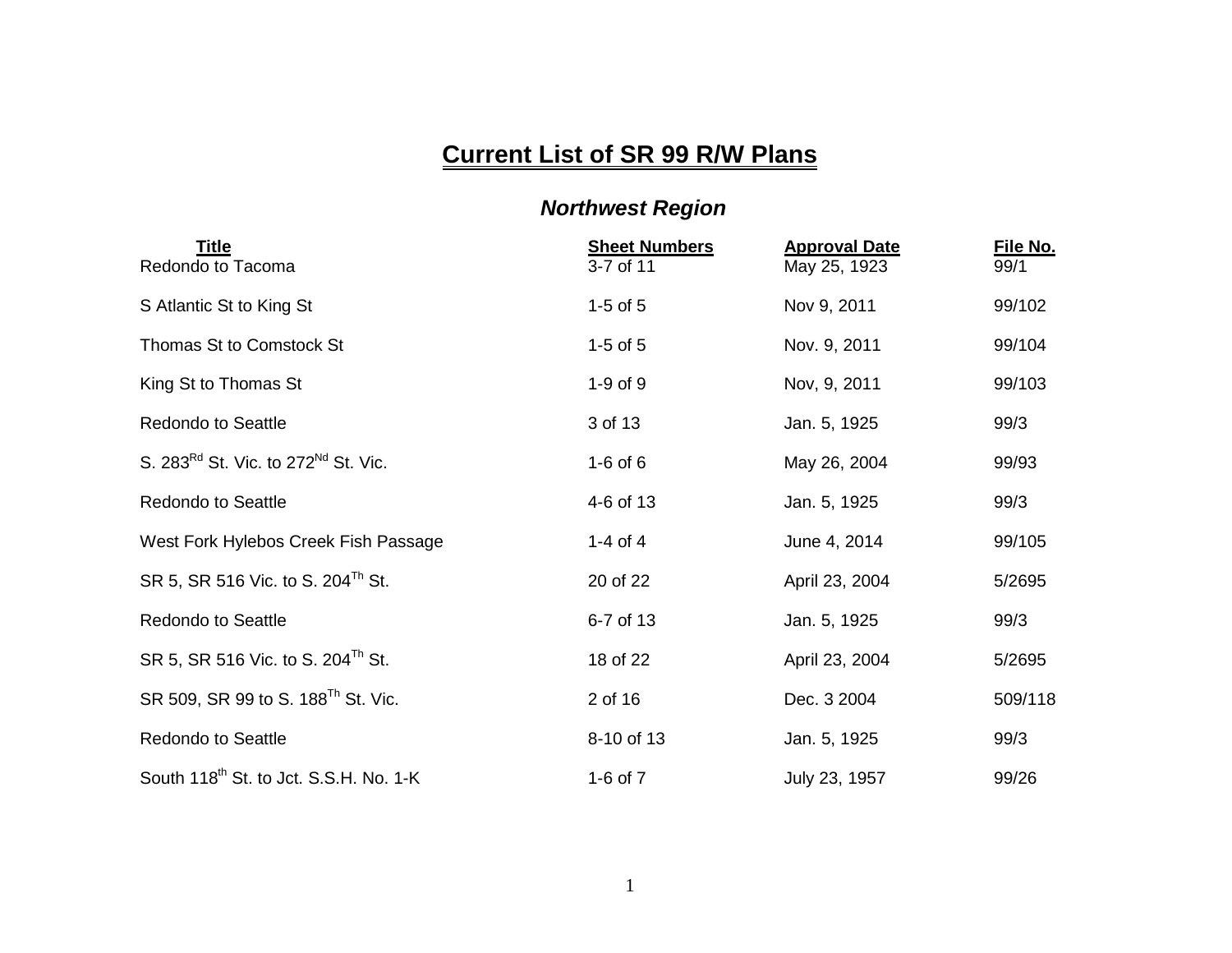| South 118 <sup>th</sup> St. to Jct. S.S.H. No. 1-K<br><b>Plan Showing Access</b> |            | $1-3$ of $3$ | December 18, 1956 | 99/LA1 |
|----------------------------------------------------------------------------------|------------|--------------|-------------------|--------|
| S. Kenyon St. Vicinity                                                           |            | 1 of 1       | April 3, 1987     | 99/81  |
| Duwamish Waterway Vicinity                                                       |            | 1-11 of 11   | January 7, 1994   | 99/88  |
|                                                                                  | GAP        |              |                   |        |
|                                                                                  |            |              |                   |        |
| Hinds St. to W. Nevada St. in Seattle                                            |            | 1 of 1       | May 14, 1957      | 99/25  |
| S. Hinds St. To S. Dearborn St.                                                  |            | 1-26 of 35   | May 26, 2006      | 99/96  |
| S. Atlantic St. Vic. to S. Dearborn St.                                          |            | $1-5$ of $5$ | August 21, 2008   | 99/101 |
| S. Dearborn St. To Pine St.                                                      |            | 1-24 of 24   | February 17, 2006 | 99/94  |
| Pine St. To Battery St. Tunnel                                                   |            | 1-9 of 9     | May 26, 2006      | 99/95  |
| Battery St. Tunnel                                                               |            | 1-10 of 10   | July 17, 2006     | 99/97  |
| Battery St. Tunnel to Comstock St.                                               |            | 1-38 of 38   | December 28, 2006 | 99/99  |
|                                                                                  | <b>GAP</b> |              |                   |        |
|                                                                                  |            |              |                   |        |
| Lake Union Bridge City of Seattle                                                |            | $1-3$ of $3$ | Oct. 15, 1929     | 99/17  |

2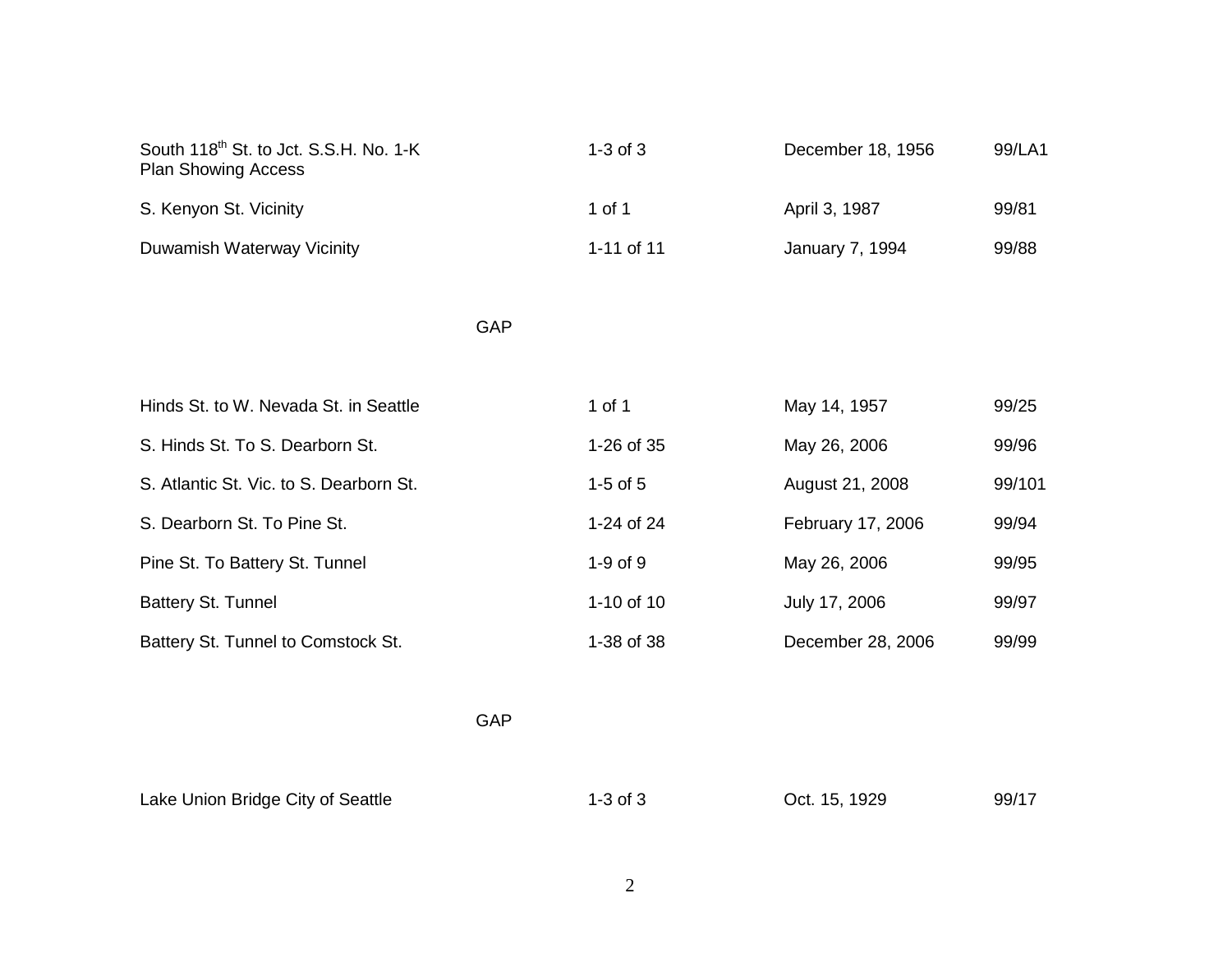| 1 of 7            | Oct. 9, 1928   | 99/13 |
|-------------------|----------------|-------|
|                   |                |       |
| 6-8 & 13-15 of 16 | March 11, 1929 | 99/14 |
| 1 of 1            | May 21, 1963   | 99/27 |
| 1-5 of 11         | Mar. 19, 1948  | 99/23 |
| 6-11 of 11        | Mar. 19, 1948  | 99/23 |
| 11 of 11          | Mar. 19, 1948  | 99/23 |
| 1 of 1            | May 21, 1963   | 99/27 |
| 3-12 of 13        | Feb. 28, 1927  | 99/6  |
| 1, 4 of 13        | March 17, 1931 | 99/19 |
| $1-4$ of 6        | May 30, 2003   | 99/92 |
| 5-9 of 13         | March 17, 1931 | 99/19 |
| $1-4$ of $5$      | Feb. 23, 1932  | 99/20 |
|                   |                |       |

3